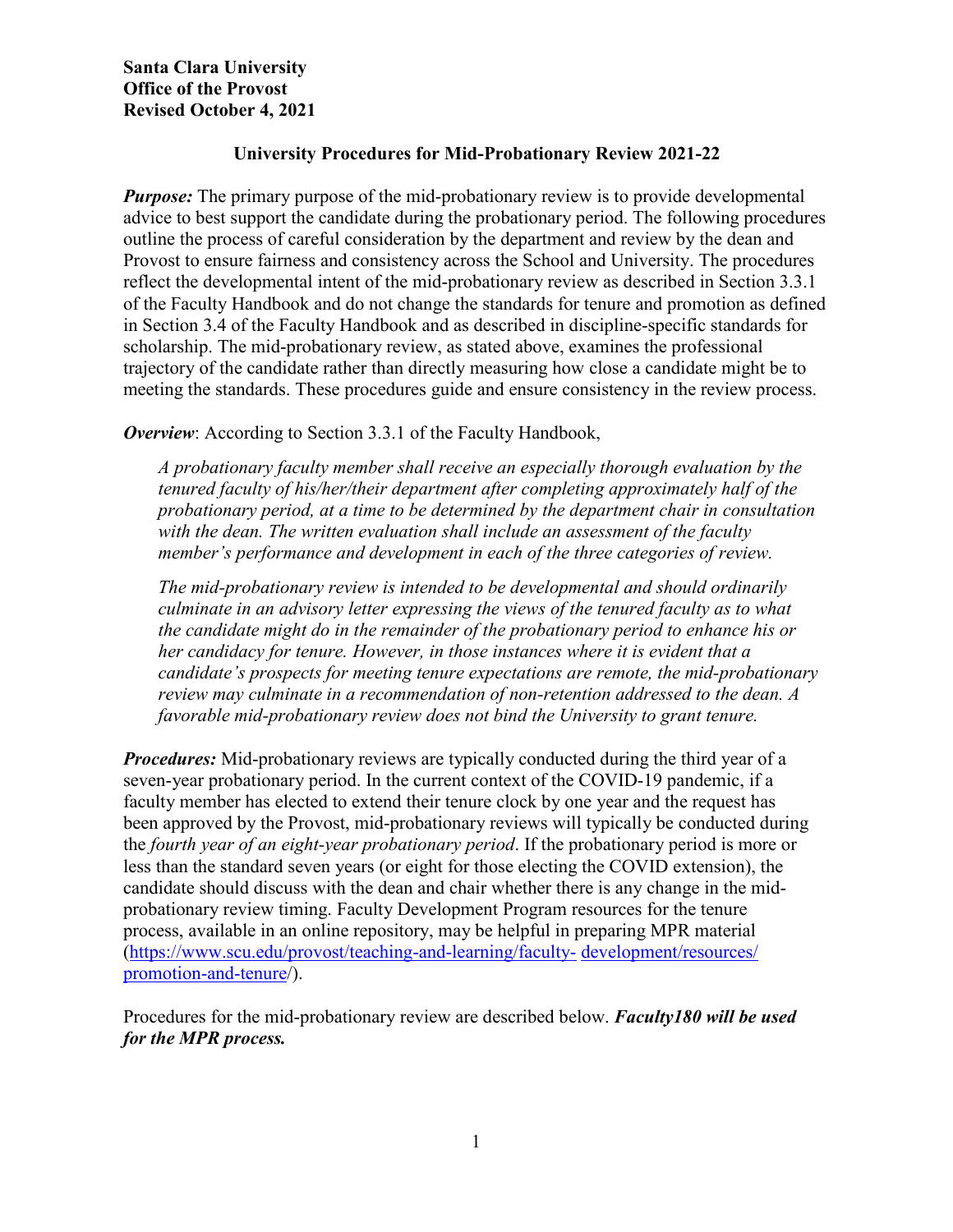### **Important Dates and Deadlines**

| <b>Available in</b><br><b>FAC180</b> | Due                     | <b>Action</b>                                                                                                                                   |
|--------------------------------------|-------------------------|-------------------------------------------------------------------------------------------------------------------------------------------------|
| January 7, 2022                      | <b>February 1, 2022</b> | Candidate submits material in Faculty180                                                                                                        |
| February 4, 2022                     | <b>March 11, 2022</b>   | Chair submits departmental evaluation in<br>Faculty180                                                                                          |
| March 17, 2022                       | <b>March 27, 2022</b>   | Dean submits evaluation to Provost in<br>Faculty180                                                                                             |
| March 25, 2022                       | <b>April 8, 2022</b>    | Provost notifies candidate via email and<br>Faculty180 of reappointment decision<br>following the MPR, copying the dean and<br>department chair |
| Outside of FAC180                    | <b>April 19, 2022</b>   | Chair submits draft advisory letter to the Dean<br>for review and approval                                                                      |
| Outside of FAC180                    | May 3, 2022             | Chair gives final advisory letter to candidate                                                                                                  |
| Outside of FAC180                    |                         | Candidates who received a successful review<br>submit a request for a Junior Faculty<br>Development leave following target dates for<br>JFDI s  |

# **Procedures for the Candidate**

The candidate should carefully review the *Standards for Promotion and Tenure* in Section 3.4.2 of the Faculty Handbook, the department scholarship standards, as well as any other relevant College, School, or departmental documents.

The candidate shall provide appropriate materials in Faculty180 by the given deadline. The materials should include supporting documentation from the probationary period that provides evidence of the candidate's developing a strong record of superior teaching and scholarly or artistic work and service that shows promise for the candidate meeting tenure expectations at the conclusion of the probationary period.

The materials within Faculty180 (under ACTIVITIES section) should include:

- 1. Personal Statement
	- a. Not to exceed 8 pages or 2,000 words
	- b. Examples can be found on the Faculty Development website under resources for promotion and tenure [\(https://www.scu.edu/provost/teaching](https://www.scu.edu/provost/teaching-and-learning/faculty-development/resources/promotion-and-tenure/)and-learning/faculty- [development/resources/promotion-and-tenure/\)](https://www.scu.edu/provost/teaching-and-learning/faculty-development/resources/promotion-and-tenure/)
- 2. Course Reduction
	- a. Include copies of course reduction letters or evidence of course reductions given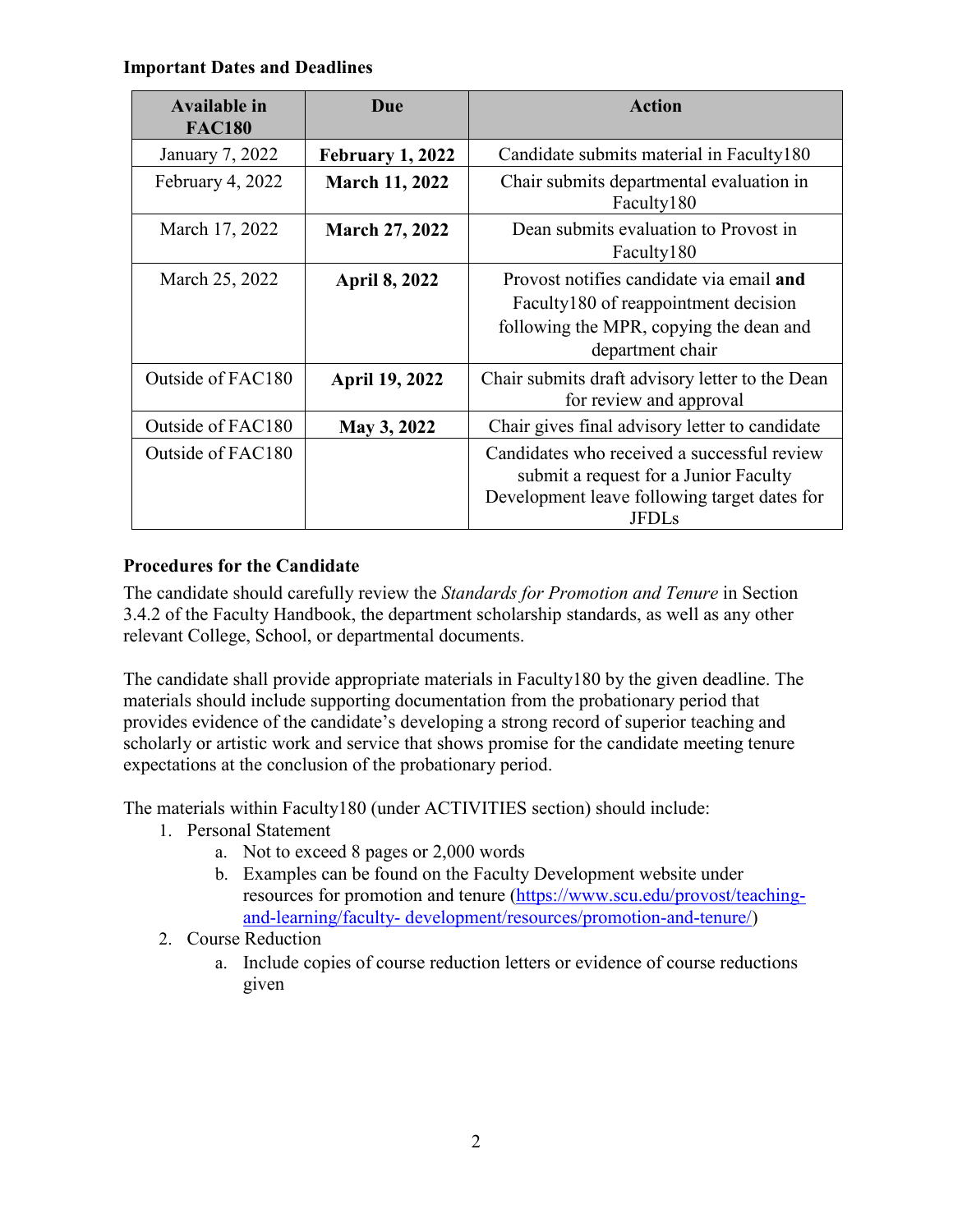- 3. Academic Honors & Awards
	- a. Include copies of award letters
- 4. Professional Development
	- a. Include evidence of professional development
- 5. Teaching
	- a. Include evidence of teaching for each distinct course under the teaching section including:
		- i. Course syllabi
		- ii. Major course materials such as customized course readers, exams and other assessments, and examples of assignments or in-class activities
		- iii. Peer evaluation letters including reports on the direct observation of teaching
		- iv. Any other materials that provide significant evidence of your teaching
- 6. Other Teaching
	- a. Include ways you have contributed to teaching, learning, curricular development, and advising
	- b. Describe any improvements you plan to make to your teaching during the next year
- 7. Mentoring
	- a. Include evidence of mentorship
- 8. Advising Load
	- a. Include the number of students you have advised in your tenure at SCU thus far
- 9. Scholarly Contributions and Creative Productions
	- a. Include copies of scholarly or artistic work including grant proposals
- 10. Scholarly Plans
	- a. Include plans for future scholarly work and descriptions of work in progress
- 11. Grants-External
	- a. Include grant award letters from external sources
- 12. Grants-Internal
	- a. Include grant award letters from internal sources
- 13. University, School, or Department Service
	- a. Include descriptions of service contributions
- 14. Major Professional Service
	- a. Include descriptions of service contributions
- 15. Major Community Service
	- a. Include descriptions of service contributions
- 16. Administrative Service
	- a. Include administrative assignment letters
- 17. Historical FARs & Evaluation Letters
	- a. Include FARs **and** your annual evaluation letters

Letters from external reviewers obtained by the candidate are not normally part of the file unless approved in advance by the dean. The dean may specify additional materials to be provided by the candidate in College- or School-specific protocols.

Materials entering the process after it has begun shall be transmitted directly to the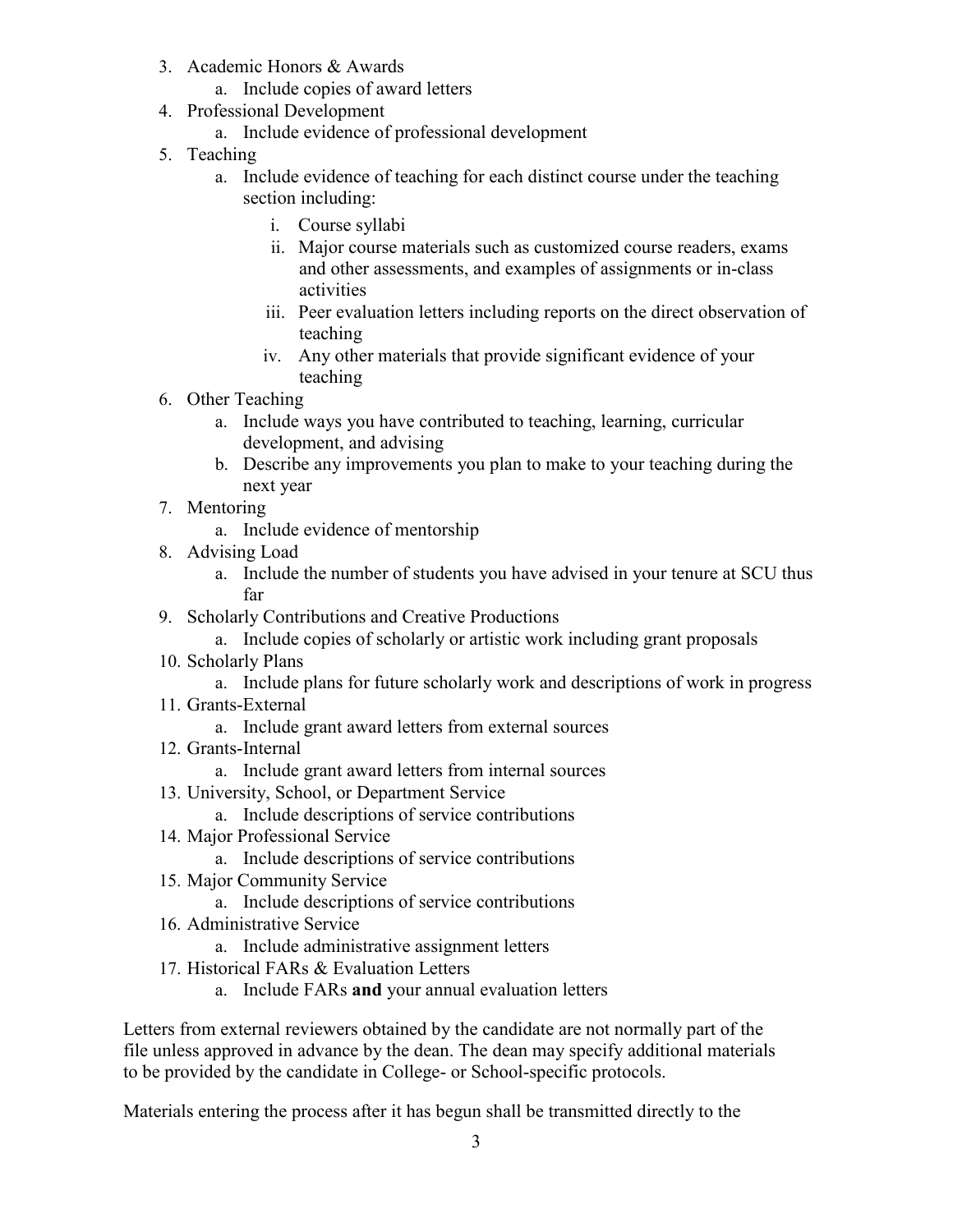candidate's dean or, if the evaluations have proceeded beyond the dean, to the Provost. Such late materials need not be reviewed by the authors of completed evaluations unless, in the opinion of the dean or the Provost, they ought to be.

If the outcome of the MPR review is positive, the candidate will receive 1) a letter from the Provost congratulating the candidate on a successful MPR, and 2) an advisory letter from the department expressing the views of the tenured faculty members as to what the candidate might do in the remainder of the probationary period to enhance their candidacy for tenure (Faculty Handbook 3.3.1).

If it is evident that a candidate's prospects for meeting tenure expectations are remote, the Provost shall notify the candidate in writing, and the candidate shall receive a final one-year appointment for the next academic year following Section 3.5.3.1 of the Faculty Handbook. The candidate may request a meeting with the dean to receive the fullest and frankest statement of reasons that is consistent with the confidentiality of the specific recommendations and votes of those who have participated in the evaluation process.

#### **Procedures for the department, dean, and Provost**

All tenured faculty members in the candidate's department are eligible and expected to participate in the review. Each tenured faculty member is expected to read the candidate's materials, participate in an evaluation meeting at the invitation of the department chair, and contribute to an advisory letter as appropriate. Faculty members on sabbatical or other leave may choose not to participate in the review process. A faculty member who chooses not to participate shall not be involved in any part of the process.

Before reviewing the candidate's materials, all faculty members participating in the review should carefully review *Standards for Tenure and Promotion* in Section 3.4.2 of the Faculty Handbook, the department scholarship standards (including the COVID rider), teaching standards (if any), as well as any appropriate College, School, or departmental documents (including the department statement on the evaluation of online teaching).

To ensure a rigorous and thorough review of the candidate's materials, the chair, in consultation with the dean, shall appoint a committee from the tenured faculty members of the department.<sup>2</sup> The committee will draft, in consultation with the tenured faculty, a written evaluation of the candidate's materials for the department to discuss as part of the review meeting. The chair may serve as a member of the committee and may appoint, in consultation with the dean, appropriate faculty members from outside the department to assist in drafting the evaluation. The evaluation letter should reference the disciplinespecific standards for scholarship, including the COVID rider, teaching standards (if any), and the department statement on the evaluation of online teaching.

The chair shall schedule a review meeting of the tenured faculty to discuss the candidate's record and what the candidate might do in the remainder of the probationary period to enhance their case for tenure. The chair will distribute a draft of the written evaluation to all of the participating faculty members before the meeting. Since the intent of the midprobationary review is developmental, a retention vote is normally not needed to formulate the departmental recommendation. However, in those instances where it is evident that a candidate's prospects for meeting tenure expectations are remote, any faculty member in the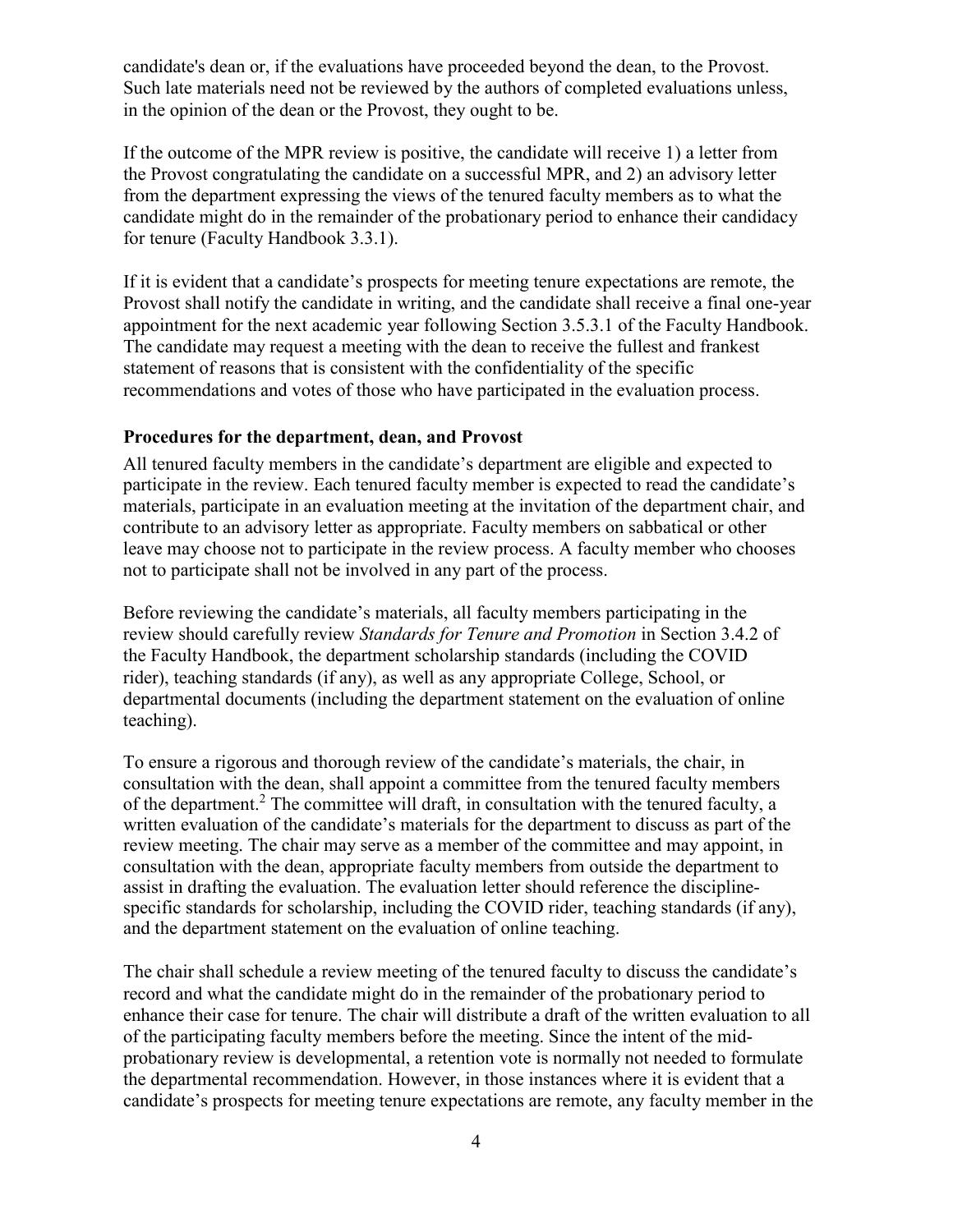meeting can call for a vote at the conclusion of the meeting. If the motion for a vote is seconded, the faculty should engage in further discussion before a ballot is distributed with two options: "recommend," or "do not recommend" retention. A faculty member must be at the meeting to vote. After the review meeting, the committee should revise the draft written evaluation to reflect the faculty discussion and the recommendations of the department. If a retention vote is conducted, the unattributed results are reported in the written evaluation. The committee members drafting the evaluation must review and sign the final evaluation document. The department chair will prepare a cover page with signature lines for all participating faculty. The final written evaluation and ballot results, if applicable, are confidential and not shared with the candidate; however, aspects of the written evaluation may be used in an advisory letter to provide context as appropriate.

The chair will submit to the dean the following documents within Faculty180: 1) a cover sheet that contains the signatures of the participating faculty to record those who participated in the review and 2) the final written evaluation signed by the chair and the committee members. Candidate materials will flow through Faculty180.

The dean will review the materials provided by the department. If the dean agrees with the department's recommendation, the dean submits a written recommendation to the Provost in Faculty180.

In the rare case where the dean is considering a decision different from the recommendation of the department, the dean will discuss the case with the department chair and other participating tenured faculty members before submitting a written recommendation to the Provost.

In the rare case where the Provost is considering a decision different from the recommendation of either the dean or the department, the Provost shall meet with the department chair, participating tenured faculty members, and the dean to discuss the case. The Provost will render the final decision regarding retention and shall notify the candidate of the decision in writing.

If the chair is notified that a positive decision has been made, the tenured departmental faculty serving on the evaluation committee along with the department chair shall prepare a draft departmental advisory letter. The departmental advisory letter should include an assessment of the faculty member's performance and development in each of the three categories of review (teaching, scholarship and service) as well as the views of the tenured faculty as to what the candidate might do in the remainder of the probationary period to enhance their candidacy for tenure (Section 3.3.1). The advisory letter should reference the discipline-specific standards for scholarship. The dean shall review the draft advisory letter and may also provide comments as needed. The final departmental advisory letter is reviewed and signed by all departmental faculty members participating in the midprobationary review. Only the advisory letter is given to the candidate.

If a candidate's prospects for meeting tenure expectations are remote and a decision of nonretention has been made, the Provost shall notify the candidate in writing. An advisory letter is *not* prepared in this case. A candidate's prospects for meeting tenure expectations may be judged as "remote" in cases where it is evident, after careful and thorough review of a candidate's materials by department, dean, and Provost, that the candidate has a disqualifying weakness and is unlikely to meet the tenure and promotion standards in the